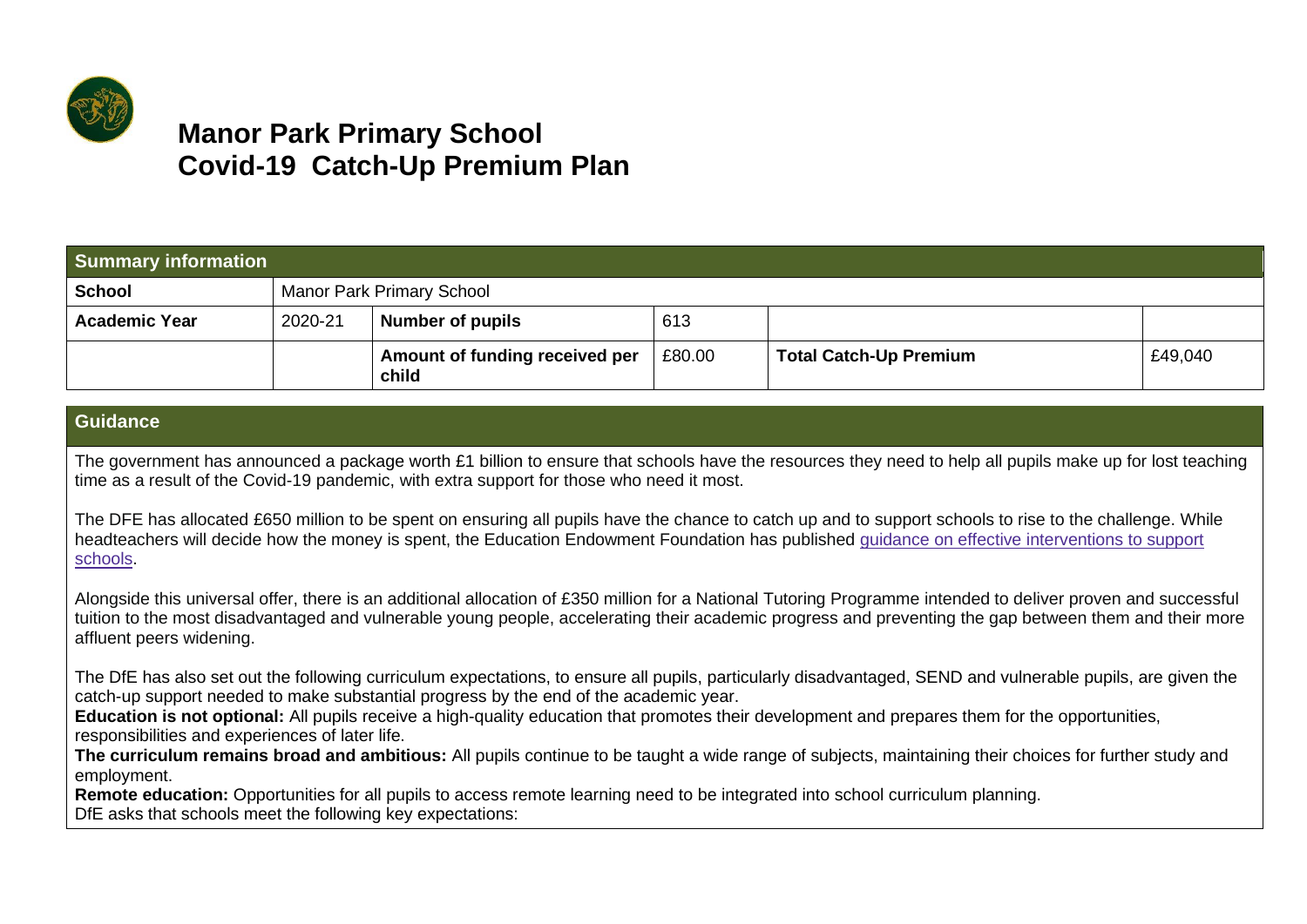1. Teach an ambitious and broad curriculum in all subjects from the start of the autumn term but make use of existing flexibilities to create time to cover the most important missed content. In particular, schools may consider how all subjects can contribute to the filling of gaps in core knowledge, for example through an emphasis on reading.

2. Aim to return to the school's normal curriculum in all subjects by summer term 2021.

3. Plan based on the educational needs of pupils. Curriculum planning should be informed by an assessment of pupils' starting points and addressing the gaps in their knowledge and skills.

4. Develop remote education so that it is integrated into school curriculum planning.

| <b>Use of Funds</b>                                                                                                                                                                                                                                                                                                                                                                                                                                                                                                                                         | <b>EEF Recommendations</b>                                                                                                                                                                                                                                                                                                                               |  |
|-------------------------------------------------------------------------------------------------------------------------------------------------------------------------------------------------------------------------------------------------------------------------------------------------------------------------------------------------------------------------------------------------------------------------------------------------------------------------------------------------------------------------------------------------------------|----------------------------------------------------------------------------------------------------------------------------------------------------------------------------------------------------------------------------------------------------------------------------------------------------------------------------------------------------------|--|
| Schools should use this funding for specific activities to support their pupils<br>to catch up for lost teaching over the previous months, in line with the<br>guidance on curriculum expectations for the next academic year.<br>Schools have the flexibility to spend their funding in the best way for their<br>cohort and circumstances. They should set out a plan on how they will<br>allocate the additional funding to support curriculum recovery this academic<br>year.<br>To support schools to make the best use of this funding, the Education | The EEF advises the following 3-tiered approach:<br>Teaching and whole school strategies<br>$\triangleright$ High -quality teaching for all<br>Effective pupil assessment and feedback<br>Supporting remote learning<br>Focusing on professional development<br><b>Targeted academic support</b><br>High-quality one to one and small group tuition<br>➤ |  |
| Endowment Foundation (EEF) has published a coronavirus (COVID-19)<br>support guide for schools with evidence-based approaches to catch up for all<br>students. Schools should use this document to help them direct their<br>additional funding in the most effective way.                                                                                                                                                                                                                                                                                  | Intervention programmes and targeted support<br>Academic tutoring<br>➤<br>Planning for SEND pupils                                                                                                                                                                                                                                                       |  |
|                                                                                                                                                                                                                                                                                                                                                                                                                                                                                                                                                             | <b>Wider strategies</b><br>Communicating with and supporting parents and carers                                                                                                                                                                                                                                                                          |  |
|                                                                                                                                                                                                                                                                                                                                                                                                                                                                                                                                                             | Supporting pupils' social, emotional and behavioural needs through a<br>planned social and emotional learning curriculum                                                                                                                                                                                                                                 |  |
|                                                                                                                                                                                                                                                                                                                                                                                                                                                                                                                                                             | Ofsted will conduct interim visits to schools and will discuss with school<br>leaders how they are ensuring that pupils resume learning the school's<br>curriculum, including contingency planning for the use of remote education<br>and the use of catch-up funding.                                                                                   |  |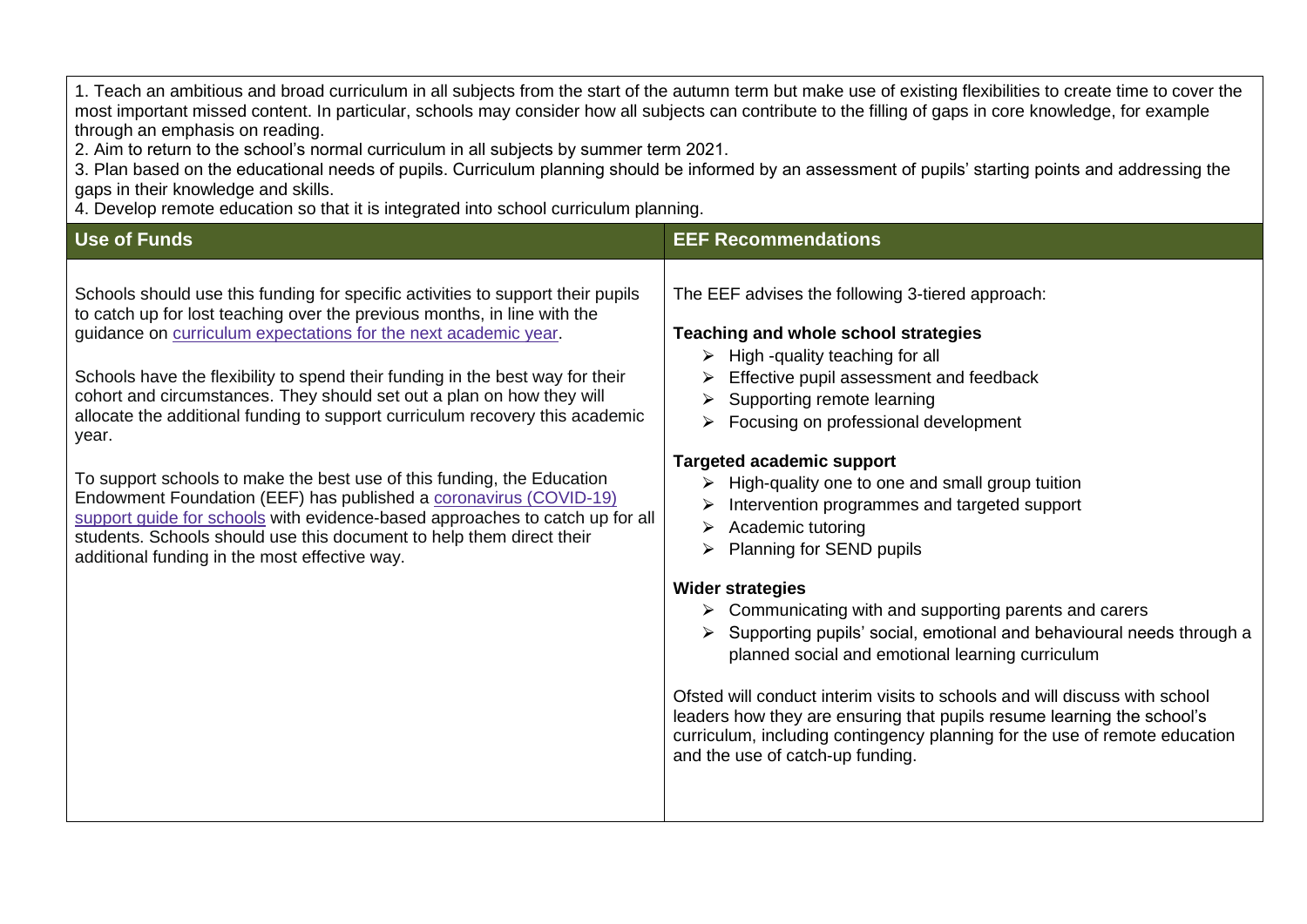|                | Identified impact of lockdown in subject areas                                                                                                                                                                                                                                                                                                                                                                                                                                                           |
|----------------|----------------------------------------------------------------------------------------------------------------------------------------------------------------------------------------------------------------------------------------------------------------------------------------------------------------------------------------------------------------------------------------------------------------------------------------------------------------------------------------------------------|
| <b>Maths</b>   | Specific content has been missed, leading to gaps in learning and stalled sequencing of teaching. Children still have an appetite for maths and lockdown has<br>not affected their attitudes, however many are not at expected standards in all areas.<br>Recall of basic skills has suffered as some children are not able to recall addition facts, times tables and have forgotten once taught calculation strategies.<br>This is reflected in maths assessments.                                     |
| <b>Writing</b> | Children haven't necessarily missed 'units' of learning in the same way as maths, however they have lost essential practising of writing skills. GAPs specific<br>knowledge has suffered, leading to lack of fluency in writing. Those who have maintained writing throughout lockdown are less affected, however those<br>who evidently didn't write much have had to work additionally hard on writing stamina and improving their motivation due to the lack of fluency in their<br>ability to write. |
| <b>Reading</b> | Children accessed reading during lockdown more than any other subject. This is something that was more accessible for families and required less teacher<br>input. However, children are less fluent in their reading and the gap between those children that read widely and those children who don't is now<br>increasingly wide. The bottom 20% of readers have been disproportionately affected.                                                                                                     |
| Non-core       | There are now significant gaps in knowledge. Whole units of work have not been taught meaning that children are less able to access pre-requisite<br>knowledge when learning something new and they are less likely to make connections between concepts and themes throughout the curriculum. Children<br>have also missed out on the curriculum experiences e.g. trips, visitors and powerful curriculum moments.                                                                                      |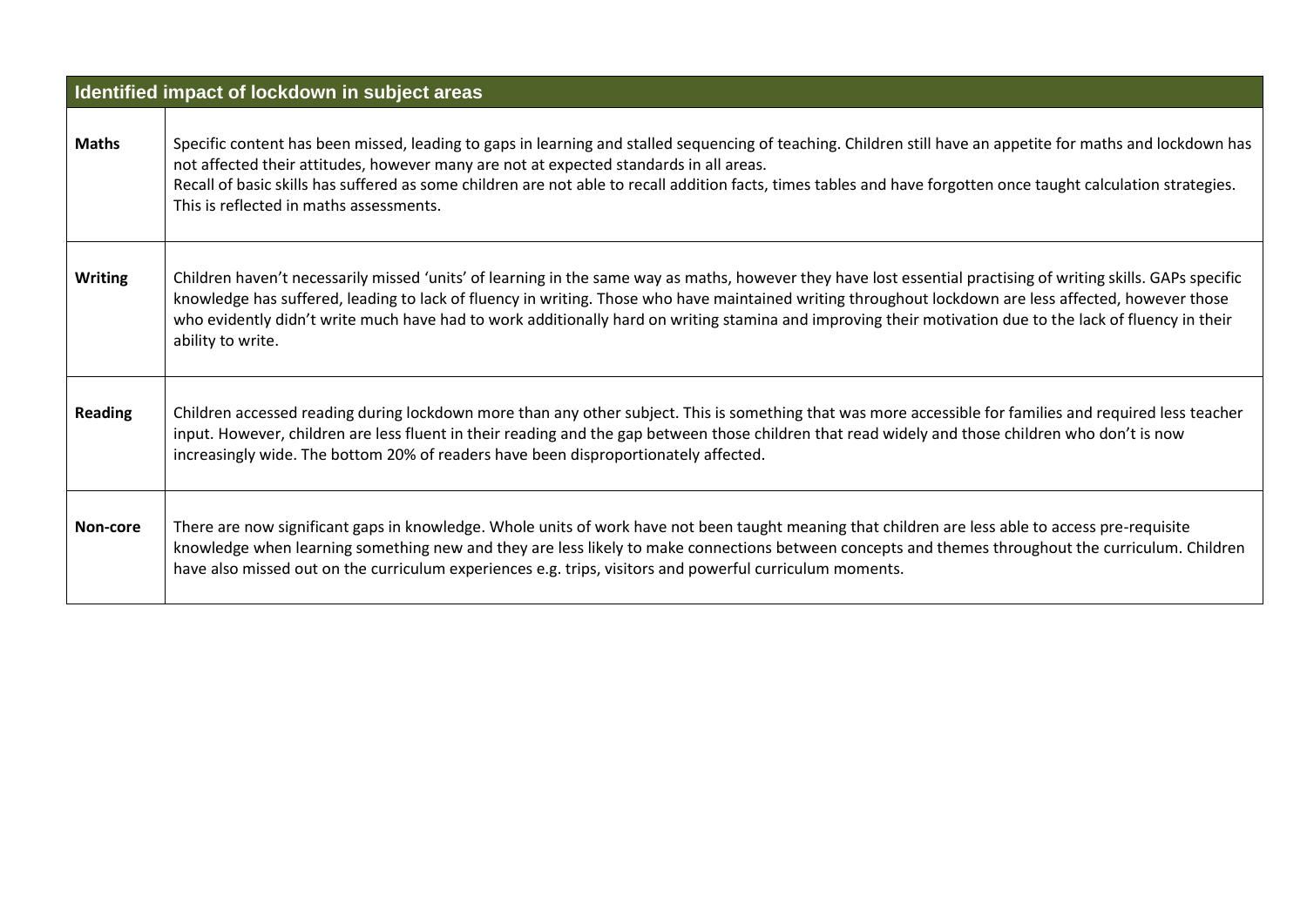## **Issues identified from September 2020 as barriers to learning**

- Gaps in attainment due to inconsistencies in home learning experiences for children, reduced opportunities to practise and develop key skills and inconsistencies in access to remote learning.
- Regression of learning behaviours due to not being in school environment.
- Reduction in literacy and numeracy skills due to inconsistencies in access to books, daily reading opportunities.
- Gaps in attainment for SEND children due to inconsistencies in access to remote learning, lack of access to usual level of support and reduced interventions for specific learning difficulties.
- SEMH needs arising from the pandemic and the effects of lockdown.
- Transition needs of children returning to school following extended period away.
- Covid-safe timetabling restraints on delivery of high-quality teaching and broad curriculum.
- Identification of need and ability levels in new nursery and reception cohort with a lack of information from nurseries due to lockdown.
- Increased waiting lists for external service support due to pandemic.
- Preparing for further home learning needs due to potential second lockdown and children who are required to quarantine/isolate.
- Staffing issues due to staff who are required to quarantine/isolate as well as provide childcare for their own children doing so.
- Increased safeguarding concerns during and following the lockdown period.
- Maintaining high attendance for all children.
- Staff well-being and anxiety levels.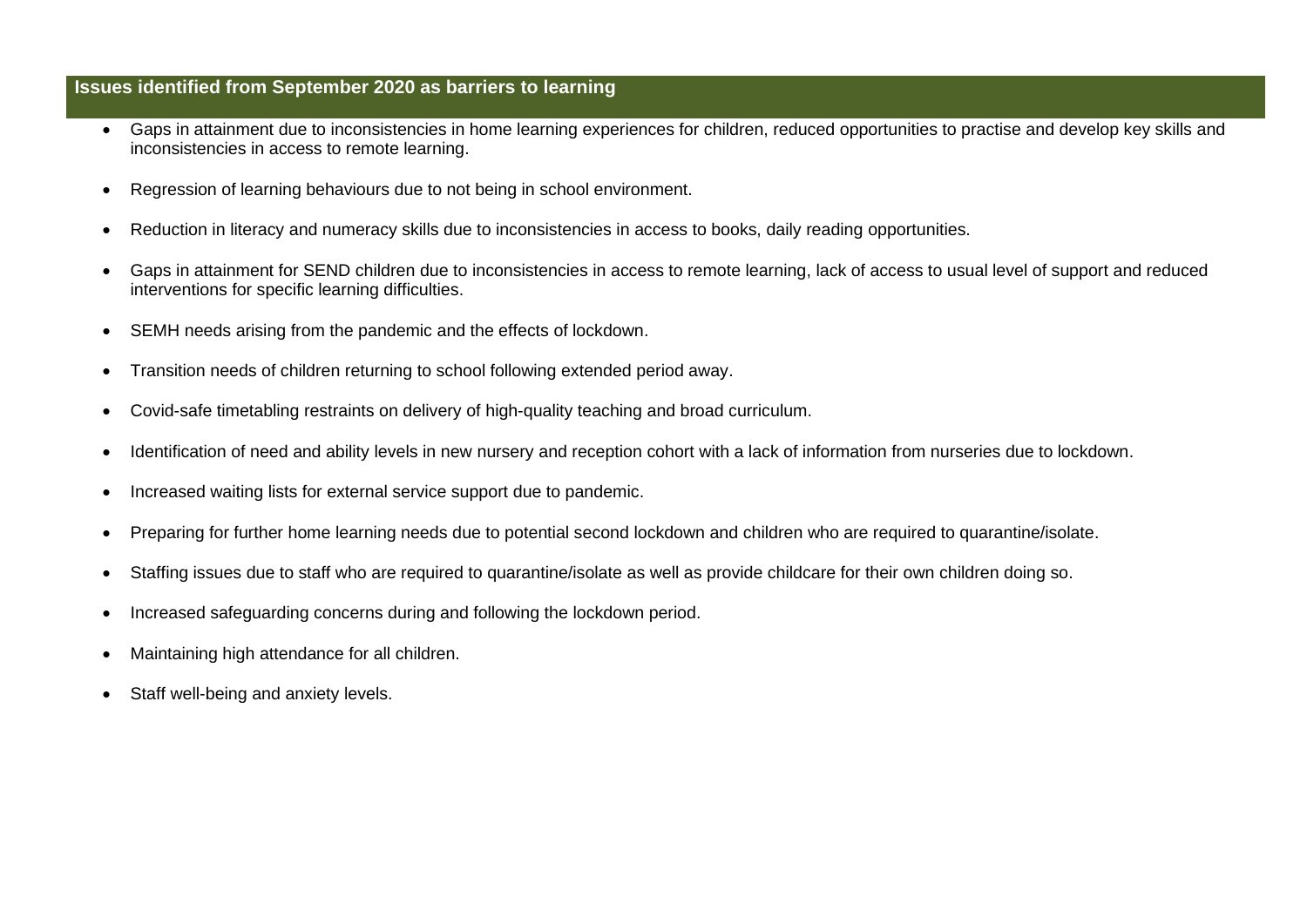| <b>Teaching and Whole School Strategies</b>                                                                                                                                                                                              |                                                                         |               |  |
|------------------------------------------------------------------------------------------------------------------------------------------------------------------------------------------------------------------------------------------|-------------------------------------------------------------------------|---------------|--|
| <b>Action</b>                                                                                                                                                                                                                            | <b>Intended Impact</b>                                                  | <b>Cost</b>   |  |
| <b>High-quality Teaching for all</b>                                                                                                                                                                                                     |                                                                         |               |  |
| Additional lesson time on core teaching with a<br>focus on consolidation of basic skills.                                                                                                                                                | Gaps in pupil learning are identified and addressed                     | School budget |  |
| Working through well sequenced, purposeful<br>learning schemes, adapted to focus on missed<br>objectives and consolidate basic skills.                                                                                                   | Pupils basic skills consolidated                                        | School budget |  |
| Focus on speech, language and<br>communication skills, particularly of the new<br>nursery and reception intake. To include<br>Wellcom screening and in-class support to<br>ascertain levels of need and ensure effective<br>provision.   | Pupils' speech and language needs appropriately met                     | School budget |  |
| Particular focus on early reading and phonics<br>with daily additional sessions in EYFS and<br>KS1. This is always a focus in the school and<br>will continue to be so in order to develop<br>children's reading ability and vocabulary. | Gaps in phonics and reading addressed and pupil attainment<br>increased | School budget |  |
| Non-core subjects planned with increasing<br>detail and consideration for how pre-requisite<br>knowledge will be taught alongside new<br>learning, so that knowledge gaps can be<br>reduced.                                             | Gaps in pupil learning are identified and addressed                     | School budget |  |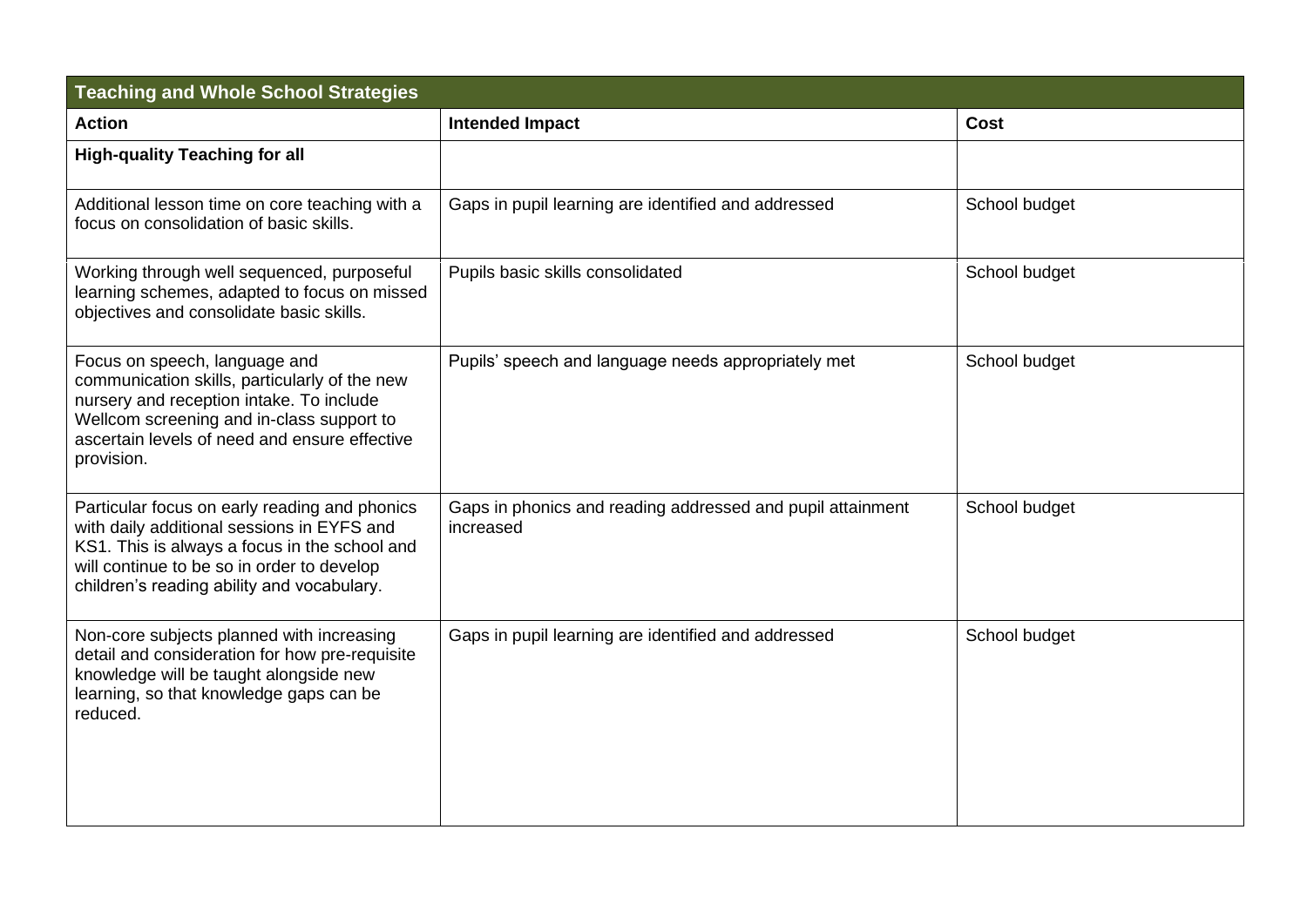| Effective pupil assessment and feedback                                                                                                                                                                                                                                                                       |                                                                                                                  |                                                                                     |
|---------------------------------------------------------------------------------------------------------------------------------------------------------------------------------------------------------------------------------------------------------------------------------------------------------------|------------------------------------------------------------------------------------------------------------------|-------------------------------------------------------------------------------------|
| Teachers have a very clear understanding of<br>what gaps in learning remain and use this to<br>inform assessments of learning that are<br>aligned with standardised norms, giving a<br>greater degree in confidence and accuracy of<br>assessments, with adaptations made to<br>teaching to address any gaps. | Accurate assessment and understanding of pupils learning needs<br>to inform planning and targeted interventions. | School budget                                                                       |
| <b>Supporting remote learning</b>                                                                                                                                                                                                                                                                             |                                                                                                                  |                                                                                     |
| DHT and IT leader to plan and introduce a new<br>remote learning system through Microsoft<br>Teams to be used alongside current platform<br>SeeSaw to offer delivery of live lessons for<br>children self-isolating.                                                                                          | Improved remote teaching and learning model in place                                                             | Release time for DHT and IT<br>leader x 2 days<br>£1,320                            |
| Purchase of new staff laptops that are<br>equipped with webcams and allow teachers to<br>access school-based resources from home to<br>facilitate effective home-learning with<br>increased capacity to share resources and<br>communicate learning to children.                                              | IT hardware in place to support delivery                                                                         | Purchase of laptops for all teaching<br>staff £20,455                               |
| Additional pupil laptops so children can access<br>devices so that they can rotate through<br>discrete teaching, reading fluency and<br>independent online activities.                                                                                                                                        | IT hardware in place to support delivery                                                                         | School budget and DFE IT funding                                                    |
| <b>Focusing on professional development</b>                                                                                                                                                                                                                                                                   |                                                                                                                  |                                                                                     |
| Staff training in Microsoft Teams to enable<br>them to offer improved remote learning                                                                                                                                                                                                                         | Increased staff confidence and skill in providing remote learning                                                | <b>Microsoft Teams CPD</b><br>release time for staff x 1 hour per<br>teacher £1,200 |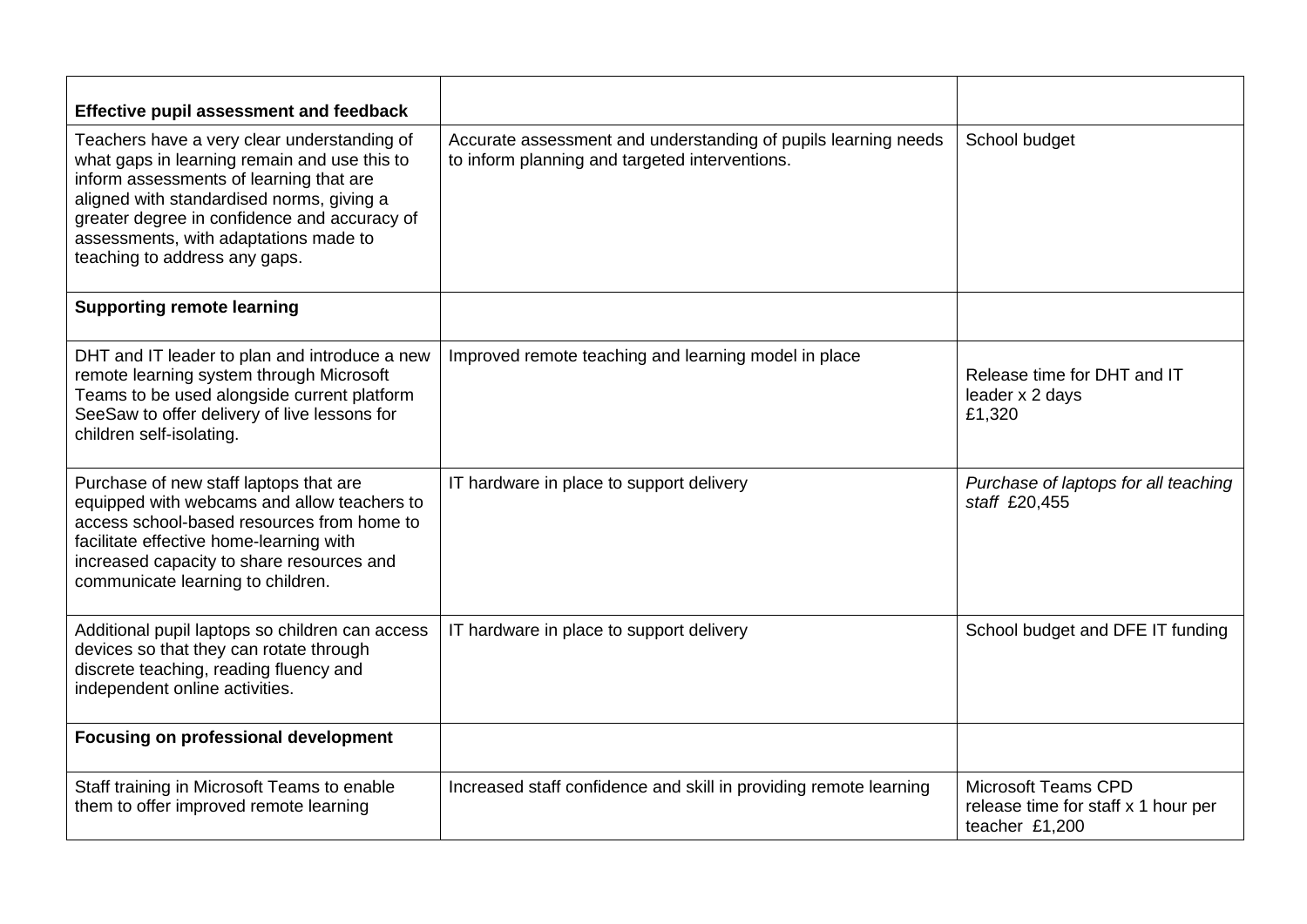| Staff wellbeing PMHT, Feb 2021 LLM<br>Boomerang (pupil emotional resilience) PMHT,<br>Nov 2020 LM<br>LADO allegations management training<br>January 2021 - LLM<br>Mental Health and young people in terms of<br>safeguarding responsibilities Nov 2020 - LLM<br>Stress Awareness training - Jan 2021 all staff<br>Right Help Right Time and Early Help - LM<br>November 2020 | Improved staff and pupil mental health and well-being and<br>understanding                       | School budget |
|-------------------------------------------------------------------------------------------------------------------------------------------------------------------------------------------------------------------------------------------------------------------------------------------------------------------------------------------------------------------------------|--------------------------------------------------------------------------------------------------|---------------|
| Additional staff training and support on<br>assessment to enable staff to accurately<br>identify pupils learning needs                                                                                                                                                                                                                                                        | Improved staff confidence in making accurate assessments to<br>identify gaps in pupil's learning | School budget |

| <b>Targeted Academic Support</b>                                                                                                                                                                                                                                                                                                                                                                             |                                                                                        |               |  |
|--------------------------------------------------------------------------------------------------------------------------------------------------------------------------------------------------------------------------------------------------------------------------------------------------------------------------------------------------------------------------------------------------------------|----------------------------------------------------------------------------------------|---------------|--|
| <b>Action</b>                                                                                                                                                                                                                                                                                                                                                                                                | Intended impact                                                                        | Cost          |  |
| High-quality 1-to-1 and small group tuition                                                                                                                                                                                                                                                                                                                                                                  |                                                                                        |               |  |
| Booster groups and interventions offering<br>additional support in all year groups with a focus<br>on basic core skills. Some children need extra<br>support with speech and language, phonics,<br>reading, numeracy and writing. Children will be<br>identified through ongoing assessment and these<br>interventions will be supported by LSA's and SEN<br>LSA. Timetables will be flexible to allow this. | Small group and individual booster support to support<br>learning and pupil well-being | School budget |  |
| Intervention programmes and targeted<br>support                                                                                                                                                                                                                                                                                                                                                              |                                                                                        |               |  |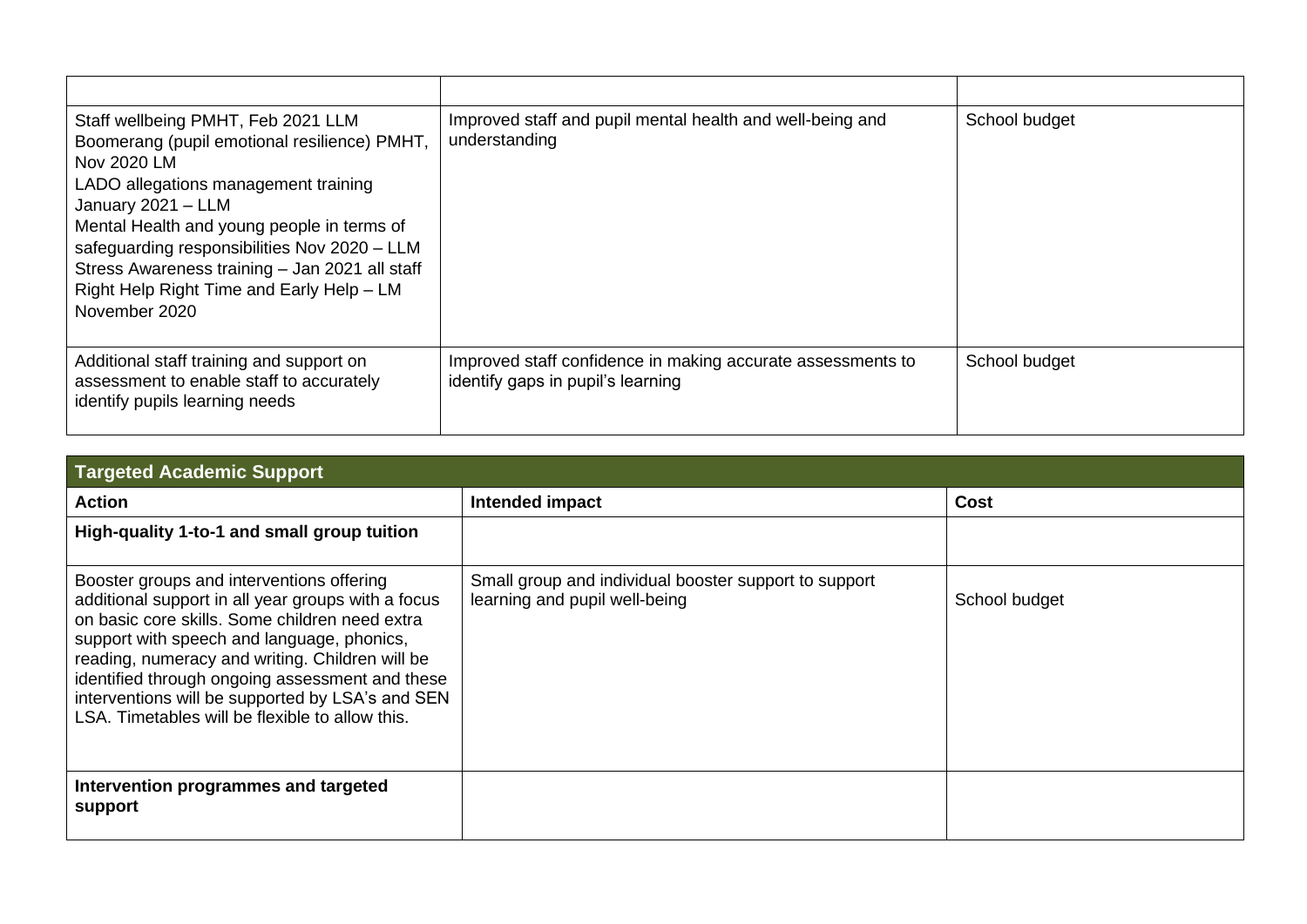| Booster groups in Year 2 and Year 6 for both<br>maths and English taught by DHT and 2 AHT's                                                                                                                                                                                                                                                                                                | Support to enable children in these year groups to close the<br>gap and meet ARE                      | Booster groups DHT x 1 hour per<br>day £804 x 12 weeks<br>$2 \times$ AHT - 3 hours a day each<br>£3,480 x 12 weeks                                                                                                                                 |
|--------------------------------------------------------------------------------------------------------------------------------------------------------------------------------------------------------------------------------------------------------------------------------------------------------------------------------------------------------------------------------------------|-------------------------------------------------------------------------------------------------------|----------------------------------------------------------------------------------------------------------------------------------------------------------------------------------------------------------------------------------------------------|
| <b>Academic tutoring</b><br><b>National Tutoring Programme</b>                                                                                                                                                                                                                                                                                                                             |                                                                                                       |                                                                                                                                                                                                                                                    |
| Targeted small group tutoring twice weekly after<br>school in spring and summer terms. Students will<br>be identified via data analysis and reviews with<br>SENCO and phase leaders. These children will<br>receive 15 hours of targeted tutoring in either<br>English or maths based on specific individualised<br>targets.<br>LSA overtime payments to support children<br>accessing NTP | Support to enable children to close the gap and meet ARE<br>Improved pupil confidence                 | Spring & Summer<br>25 small groups 15-week session<br>6 1:1 15-week session<br><b>NTP £3,307</b><br>Summer 25 small groups 15-week<br>session<br>6 1:1 15-week session<br><b>NTP £3,307</b><br>Spring LSA x 6 30mins daily - £500<br>Summer - £500 |
| Targeted interventions by EYFS leader to address<br>gaps in learning nursery and reception children                                                                                                                                                                                                                                                                                        | To enable children in these year groups to close the gap and<br>meet ARE<br>Improved pupil confidence | EYFS AHT x 1 hour weekly £1,740<br>12 weeks                                                                                                                                                                                                        |
| <b>Planning for SEND pupils</b>                                                                                                                                                                                                                                                                                                                                                            |                                                                                                       |                                                                                                                                                                                                                                                    |
| 1:1 support for vulnerable SEND children led by<br>inclusion leader, senco and SEN LSA                                                                                                                                                                                                                                                                                                     | To enable children in these year groups to close the gap and<br>meet ARE<br>Improved pupil confidence | 1:1 support SEN pupils 1 hr SENCo<br>per week £720 - 12 weeks<br>3 hours LSA per week £558<br>12 weeks                                                                                                                                             |
| Participation in the AFA project for identified SEN<br>and disadvantaged pupils<br>Full time support from Learning Mentor x35 hours<br>weekly                                                                                                                                                                                                                                              | Improved engagement with families, better equipped to<br>support their child's learning               | SEN support AFA project Full time<br>learning mentor £5,464<br>AFA project SENCO 2 hours per<br>week £1,440<br>12 weeks                                                                                                                            |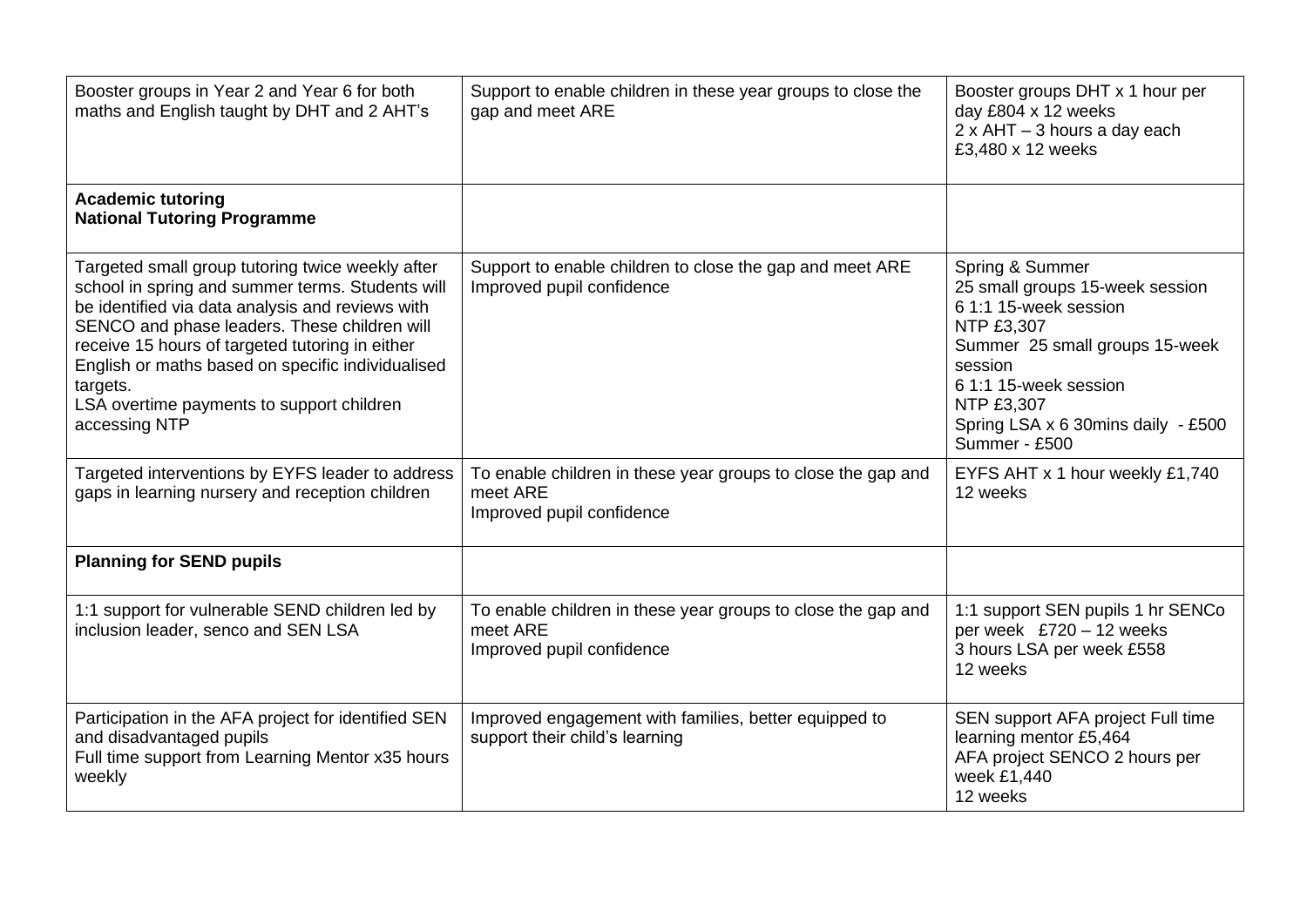|                                                                                                                             |                                                                                         | AFA teacher conversations with<br>parents x 36 hours £1,242 |
|-----------------------------------------------------------------------------------------------------------------------------|-----------------------------------------------------------------------------------------|-------------------------------------------------------------|
| Providing individual risk assessments for EHCP<br>children and regular well-being calls to parents on<br><b>SEND pupils</b> | Improved engagement with families, better equipped to<br>support their child's learning | School budget                                               |
| Individual small group tutoring by the NTP<br>(included above)                                                              | Support to enable children to close the gap and meet ARE<br>Improved pupil confidence   | Included in costs above                                     |
| SEN OFSTED training accessed by HT, DHT and<br>SENDCo which focussed on gaps for SEN pupils                                 | Support to enable children to close the gap and meet ARE                                | School budget                                               |

| <b>Wider Strategies</b>                                                                                                                                       |                                                                                                                                                                                                                                                                                                                                                                             |                                                                            |  |
|---------------------------------------------------------------------------------------------------------------------------------------------------------------|-----------------------------------------------------------------------------------------------------------------------------------------------------------------------------------------------------------------------------------------------------------------------------------------------------------------------------------------------------------------------------|----------------------------------------------------------------------------|--|
| <b>Action</b>                                                                                                                                                 | <b>Intended Impact</b>                                                                                                                                                                                                                                                                                                                                                      | <b>Cost</b>                                                                |  |
| <b>Communicating with and supporting parents</b><br>and carers                                                                                                |                                                                                                                                                                                                                                                                                                                                                                             |                                                                            |  |
| LLM and LM's on gates daily for 1 hour at<br>beginning and end of day to meet and support<br>parents and children in staggered entry and exit<br>arrangements | Parents feel supported emotionally and practically<br>Low level concerns addressed immediately                                                                                                                                                                                                                                                                              | Learning mentors x 3 for 2 hours<br>daily<br>£1,116                        |  |
| Purchase of additional learning resources to<br>support children at home e.g. KS 1 and 2 Maths<br>SATs practice books                                         | Children have access to appropriate stationery and paper-<br>based home-learning activities with greater opportunities to<br>access learning at home. Home-learning opportunities will not<br>always require parents to engage with the activities, affording<br>the children greater independence and increasing the<br>likelihood that parents can sustain home-learning. | Purchase of additional learning<br>resources £400                          |  |
| Stationery packs purchased and resources<br>printed and set aside for children to take home<br>when home-learning occurs                                      | Children have access to appropriate stationery and paper-<br>based home-learning activities with greater opportunities to<br>access learning at home. Home-learning opportunities will not                                                                                                                                                                                  | Purchase of additional stationery<br>packs including printing costs £1,000 |  |